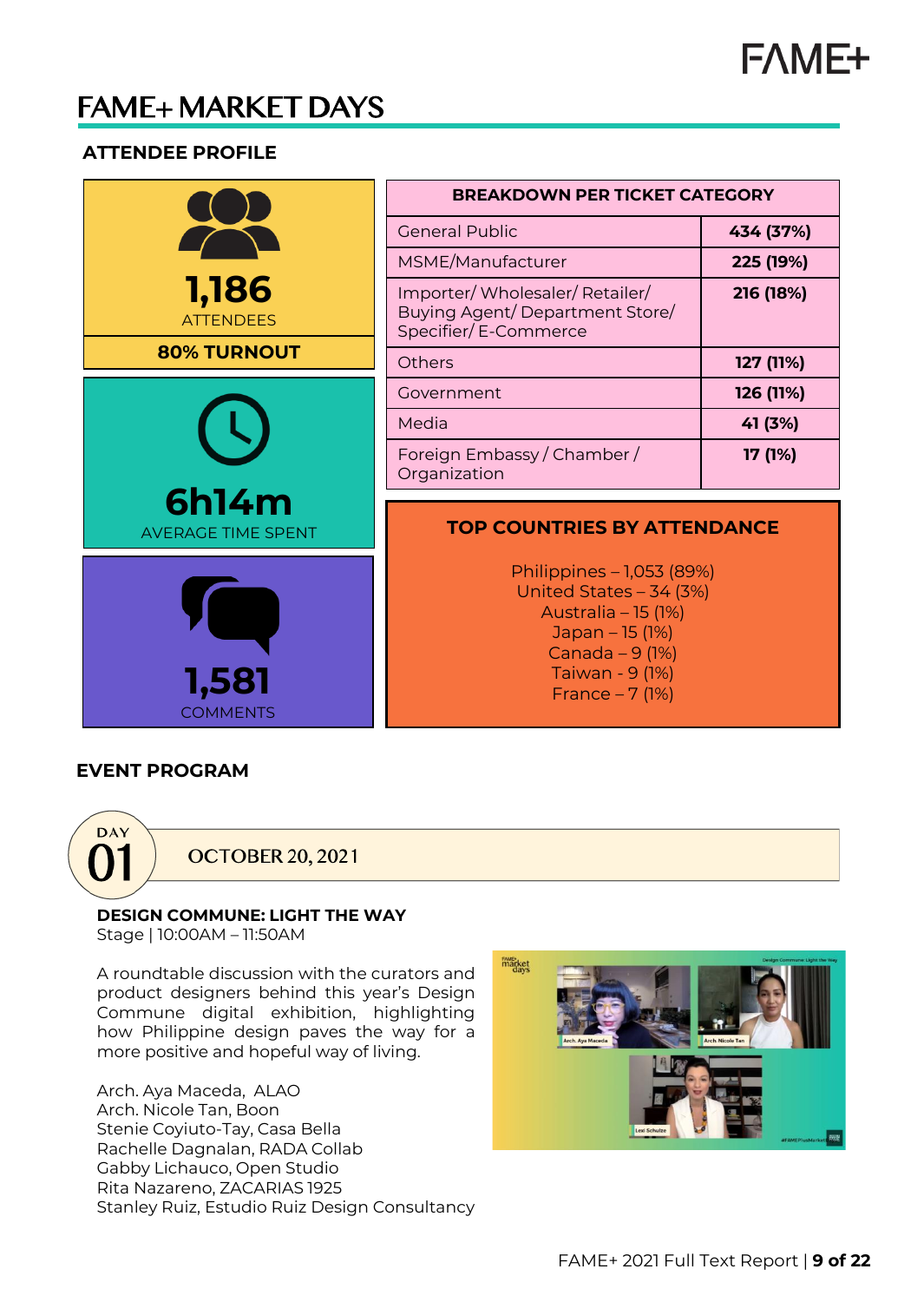# **FAME+**

# **FAME+ MARKET DAYS**



**OCTOBER 20, 2021** 

**BETTER NORMAL BY DESIGN**

Sessions | 11:50AM – 12:50PM

Better Normal by Design, a program of the Design Center of the Philippines, is meant to assist the Philippine design industry and MSMEs in navigating through and moving forward in a post-crisis reality by characterizing three new consumer personas and locating them in the Philippine milieu to venture into domestic and international market opportunities centered on design solutions.



#### **PH FASHION: THE LEAP TO GLOBAL**

Stage | 1:00PM – 2:20PM

Vogue Business presents where global luxury is today and where it's heading in the next five years, and shares what Filipino brands should be doing to make the journey to compete successfully on the global stage.

#### Speakers:

Anusha Couttigane, Head of Advisory Kati Chitrakorn - Retail & Marketing Editor Bella Webb - Editorial Associate Jasmine Gao - Advisory Manager, China

#### **FW 22/23 TREND IMMERSION**

Stage & Sessions | 2:20PM onwards

An immersive presentation and detailed breakdown of New York-based trend forecasting agency Fashion Snoops on the home and fashion trends for Fall Winter 22/23.